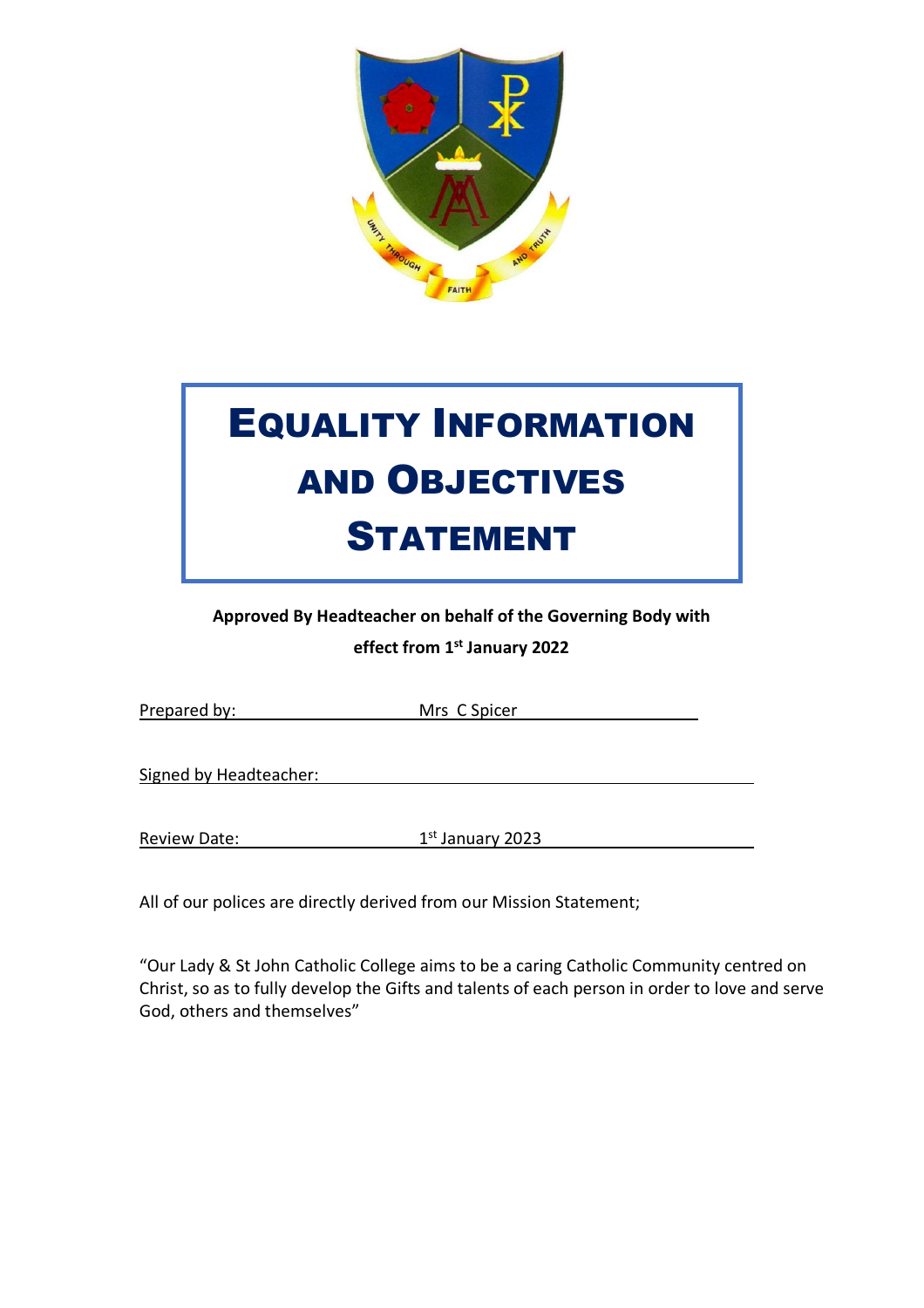# **Our Lady & St John Equality objectives 2021-22:**

## **Objective 1:**

# **Increase understanding of issues around LGBTQ+ so that 90% of staff report that they are well informed, know how to promote inclusivity and can identify / address bullying.**

**Why we have chosen this objective:** we want to prepare the school to support any pupils who may have issues around gender identity.

**By July 2022 we plan to**: researched good practice and developed a clear plan to improve this support; have held staff training with 90% of staff agreeing that they are well informed and would know how to respond.

**Progress we are making towards this objective**: Contact has been made with another Catholic High school; 14 pastoral staff have been trained in the implications for school in supporting any genderrelated issues.

## **Objective 2:**

**Closely monitor the wellbeing, engagement and progress of SEND and Disadvantaged students during Covid and provide additional support to minimise and reduce gaps on their return to school.**

**Why we have chosen this objective:** to ensure are most vulnerable pupils are engaged in learning on their return to school after lockdown. Ensure they are supported and monitored closely in the progress they make.

**By July 2022 we plan to**: measure the progress of vulnerable, SEND & all pupils regularly to allocate resources accordingly with the aim of reducing gaps in attainment.

**Progress we are making towards this objective:** additional specific support offered to individual SEND pupils; mentoring offered to Yr 11; MHST referrals for those in need.

## **Objective 3:**

**To actively challenge stereotypical behaviours that can deny opportunities to students through option and careers guidance so that 90% of Year 11 students agree that they have been well informed of potential careers available to them, regardless of gender.**

**Why we have chosen this objective**: to ensure that all pupils (M/F) are given information to ensure equal access opportunities for higher education courses and careers after school and support their interests and career paths with local context in mind